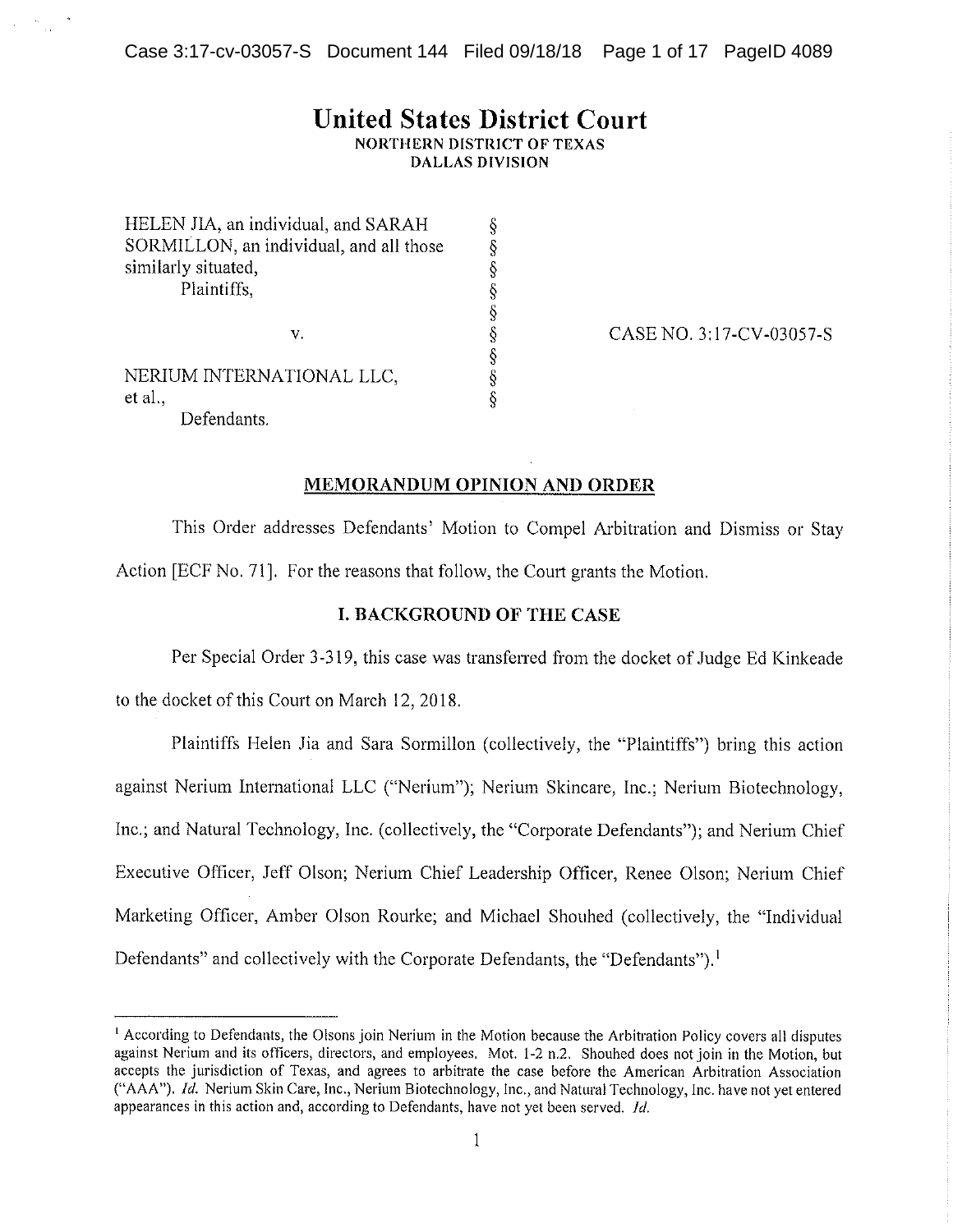# Case 3:17-cv-03057-S Document 144 Filed 09/18/18 Page 2 of 17 PageID 4090

Jia became a Nerium Brand Partner ("Brand Partner") in August 2013. Third Am. Compl. 100. Sormillon became a Brand Partner in September 2016. *Id.* 101; Mot. 5. Nerium sells skincare and other products through a network of Brand Partners. Mot. 5. Brand partners are independent, non-exclusive distributors of Nerium skincare products. *Id.* at 3. According to Defendants, "Nerium's direct-sales model allows Brand Partners to earn money both by selling products and by recruiting new Brand Partners who, in turn, also sell products." *Id.* at 5. "Brand Partners receive commissions from the sales of the Brand Partners they recruit, and each Brand Partner whom those recruits in turn recruit, and so forth." Id. Plaintiffs, however, allege that Nerium generates its revenue using a "product-based pyramid scheme." Third Am. Compl. 137.

Defendants move to compel arbitration of all claims asserted against them by Plaintiffs and to dismiss the lawsuit, or in the alternative, to stay the lawsuit pending resolution of the arbitration process. Mot. 1. According to Defendants, the Brand Partner relationship is governed by a series of agreements, including Nerium's Policies and Procedures (the "Policies") and Terms of Agreement (the "Terms" and collectively with the Policies, the "Agreements"). Id. at 1, 5. Defendants assert that enrollment as a Brand Partner requires submitting an application to Nerium and executing an Electronic Signature Agreement, which includes clicking "I agree" to, among other things, the Agreements. *Id.* at 5.

When Sormillon enrolled as a Brand Partner online on September 23, 2016, the Policies contained an Arbitration Provision set forth as  $\S$  11.09(a). *Id.* at 5-6. Section 11.09(a) reads as follows:

Except as expressly set forth herein, all disputes, claims or causes of action relating to or arising from any Independent Brand Partner Application, Nerium International Terms of Agreement, Company's Policies and Procedures, and any other Company policies, products and services, the rights and obligations of Company and Brand Partner or any other disputes, claims, or causes of action between Brand Partner and any of its officers, directors, employees, affiliates and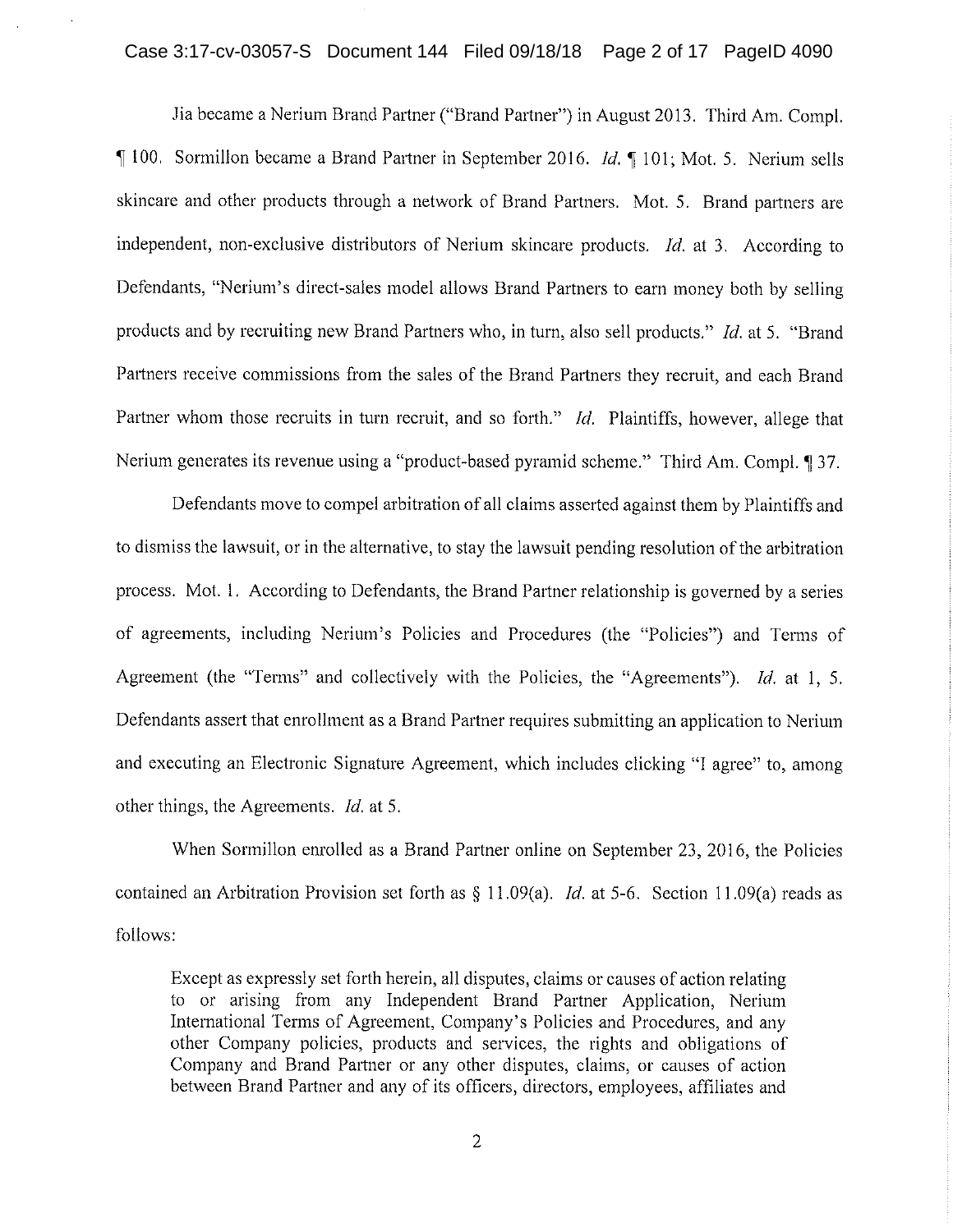Company or any of its officers, directors, employees or affiliates whether in tort or contract, shall be settled totally and finally by arbitration in Dallas, Texas, in accordance with the Commercial Arbitration Rules of the American Arbitration Association, including the option rules for emergency measures of protection which Company may use, in addition to or instead of the procedures set forth in section (c) below. The arbitration shall be conducted before a single arbitrator and shall not be conducted on a class-wide, class action or multiple complaining-party basis.

Defs.' App. 065  $§$  11.09(a).

In addition, the Terms contained a Dispute Resolution Provision (collectively with the

Arbitration Provision, the "Arbitration Policy") reaffirming a Brand Partner's agreement to

arbitrate any dispute under Texas law. Mot. 6-7. The Dispute Resolution Provision is set forth as

§ 12 and reads as follows:

DISPUTE RESOLUTION: Any and all disputes regarding, or related to, this agreement, and all other documents incorporated herein, shall be governed and construed in accordance with the laws in the State of Texas, and shall be resolved by binding arbitration administered by the American Arbitration Association ("AAA") and conducted under its rules, and the arbitration proceeding shall be held in Dallas County, Texas, as is more particularly set forth in Section 11.09 of the NERIUM INTERNATIONAL Policies and Procedures Manual.

Defs.' App. 073 § 12.

When Jia enrolled online as a Brand Partner on August 9, 2013, she agreed to the same Arbitration Provision in the Policies as Sormillon. Mot. 7; see also Defs.' App. 032 § 11.09(a). Additionally, the Terms contained an identical Dispute Resolution Provision, except for a typographical error referencing § 11.06 of the Policies instead of § 11.09. Mot. 8 n.5; see also Defs.' App. 040 § 12.

Plaintiffs oppose the Motion, alleging that their claims are not subject to arbitration. According to Plaintiffs, the Motion should be denied because (1) Plaintiffs did not assent to the Arbitration Policy, (2) the Agreements are illusory, (3) Nerium's right to compel arbitration expired, (4) the factual allegations fall outside the scope of the Arbitration Policy, (5) the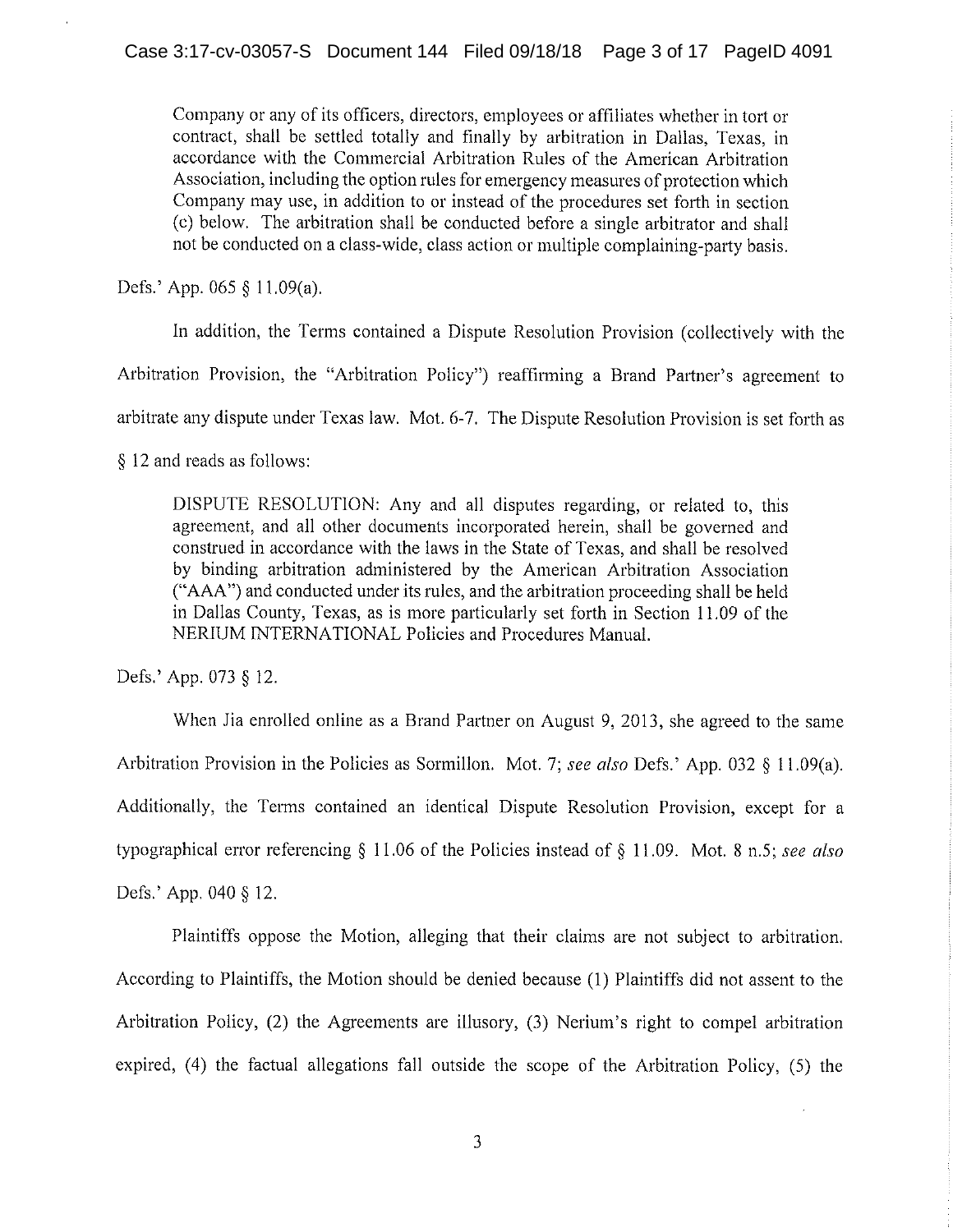Agreements are unconscionable, (6) contracts void against public policy cannot be compelled to arbitration, and (7) the Arbitration Policy improperly limits Plaintiffs' statutory rights. See Resp.  $8 - 21$ .

#### **II. LEGAL STANDARD**

Pursuant to the Federal Arbitration Act (the "FAA"), 9 U.S.C. § 1, et seq., written arbitration provisions "shall be valid, irrevocable, and enforceable, save upon such grounds as exist at law or in equity for the revocation of any contract." 9 U.S.C. § 2. The FAA provides that a party seeking to enforce an arbitration provision may petition the court for "an order directing the parties to proceed to arbitration in accordance with the terms of the agreement." *Id.*  $\S$  4.

Enforcement of an arbitration agreement involves two analytical steps. Kubala v. Supreme Prod. Servs., Inc., 830 F.3d 199, 201 (5th Cir. 2016). The first is contract formation—whether the parties entered into any arbitration agreement at all. Id. The second involves contract interpretation to determine whether the claim is covered by the arbitration agreement. Id. Ordinarily, both steps are questions for the court. *Id.* (citing *Will-Drill Res., Inc. v. Samson Res.*  $Co.$ , 352 F.3d 211, 214 (5th Cir. 2003). But where the arbitration agreement contains a delegation clause giving the arbitrator the primary power to rule on the arbitrability of a specific claim, the analysis changes. *Id.* Delegation clauses are enforceable and transfer the Court's power to decide arbitrability questions to the arbitrator. *Id.* at 201-02. Thus, a valid delegation clause requires the Court to refer a claim to arbitration to allow the arbitrator to decide gateway arbitrability issues. Id. at 202 (citing Rent-A-Ctr., W., Inc. v. Jackson, 561 U.S. 63, 68-69 (2010)).

If the party seeking arbitration points to a purported delegation clause, the Court's analysis is limited. *Id.* It performs the first step—an analysis of contract formation—as it always does. *Id.* But the only question, after finding that there is in fact a valid agreement, is whether the purported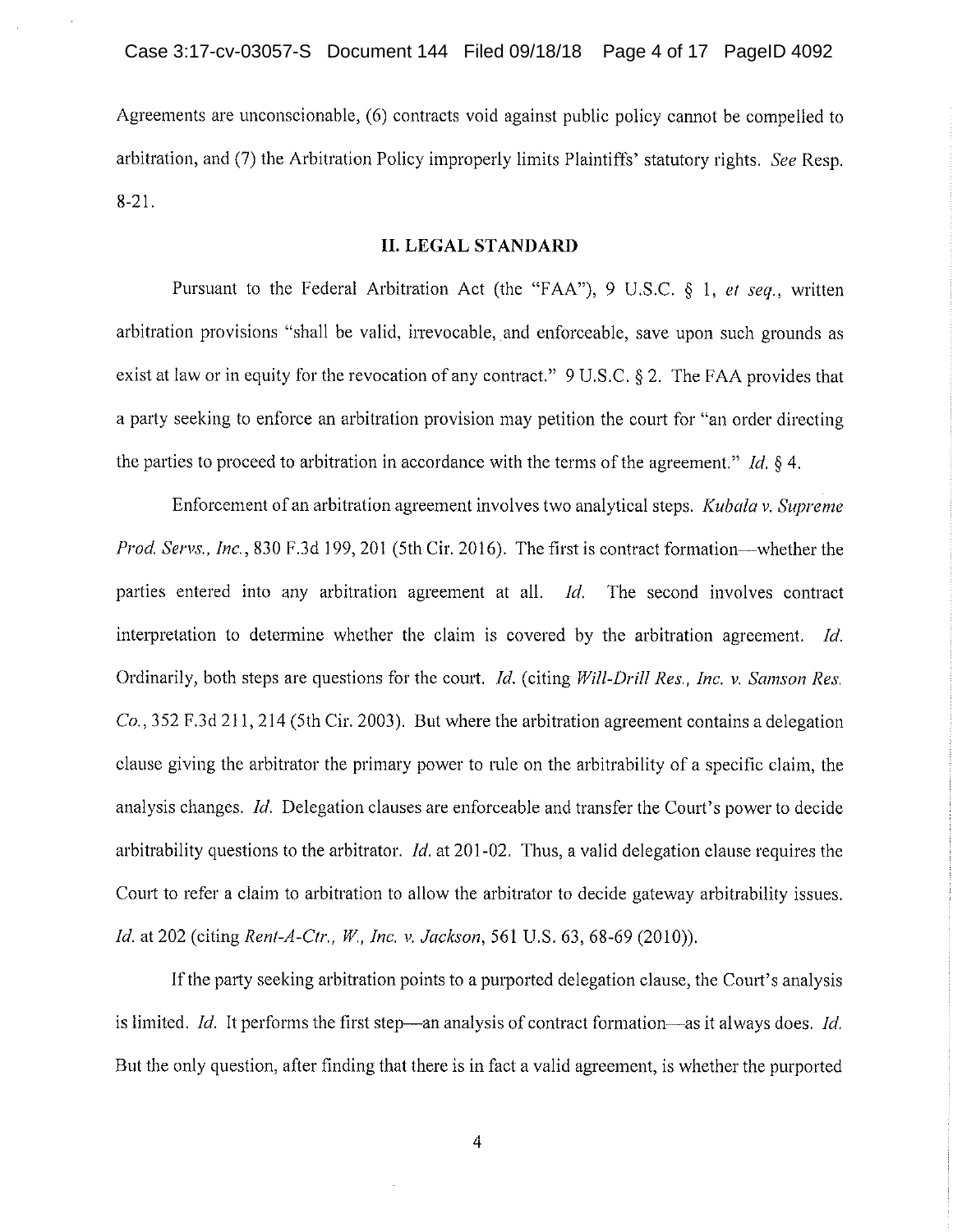delegation clause demonstrates an intent to have the arbitrator decide whether a given claim must be arbitrated. *Id*. If there is a delegation clause, the motion to compel arbitration should be granted in almost all cases. Id.

Issues of validity and scope are governed by state-law contract principles. Carter  $\nu$ . Countrywide Credit Indus., Inc., 362 F.3d 294, 301 (5th Cir. 2004). Here, Texas law governs. See Defs.' App. 032 § 11.11 ("This Agreement and this Policy Manual shall be governed by the laws of the State of Texas . . . ."); Defs.' App. 065 § 11.11 ("The Agreement, including this Policy Manual, shall be governed by the laws of the State of Texas . . . ."); Resp. 8 ("Under Texas law, a valid contract requires . . . .").

#### **III. ANALYSIS**

#### (1) Contract Formation

When a party seeks to compel arbitration based on a contract, the first question is whether there is a contract between the parties at all. Arnold v. Homeaway, Inc., 890 F.3d 546, 550 (5th Cir. 2018); see also Kubala, 830 F.3d at 201-02. In conducting this inquiry, the Court distinguishes between "validity" or "enforceability" challenges and "formation or existence" challenges. Homeaway, 890 F.3d at 550 (citing Rent-A-Ctr., 561 U.S. at 70 n.2; Buckeye Check Cashing, Inc. v. Cardegna, 546 U.S. 440, 444 n.1 (2006)). Though the difference between formation and validity may be unclear at the margins, the Supreme Court has suggested that the category of arguments that question the very existence of an agreement include "whether the alleged obligor ever signed the contract." Id. (quoting Buckeye Check Cashing, Inc., 546 U.S. at 444 n.1). "[I]t is for the courts to decide at the outset whether an agreement was reached, applying state-law principles of contract." Will-Drill Res., Inc., 352 F.3d at 218.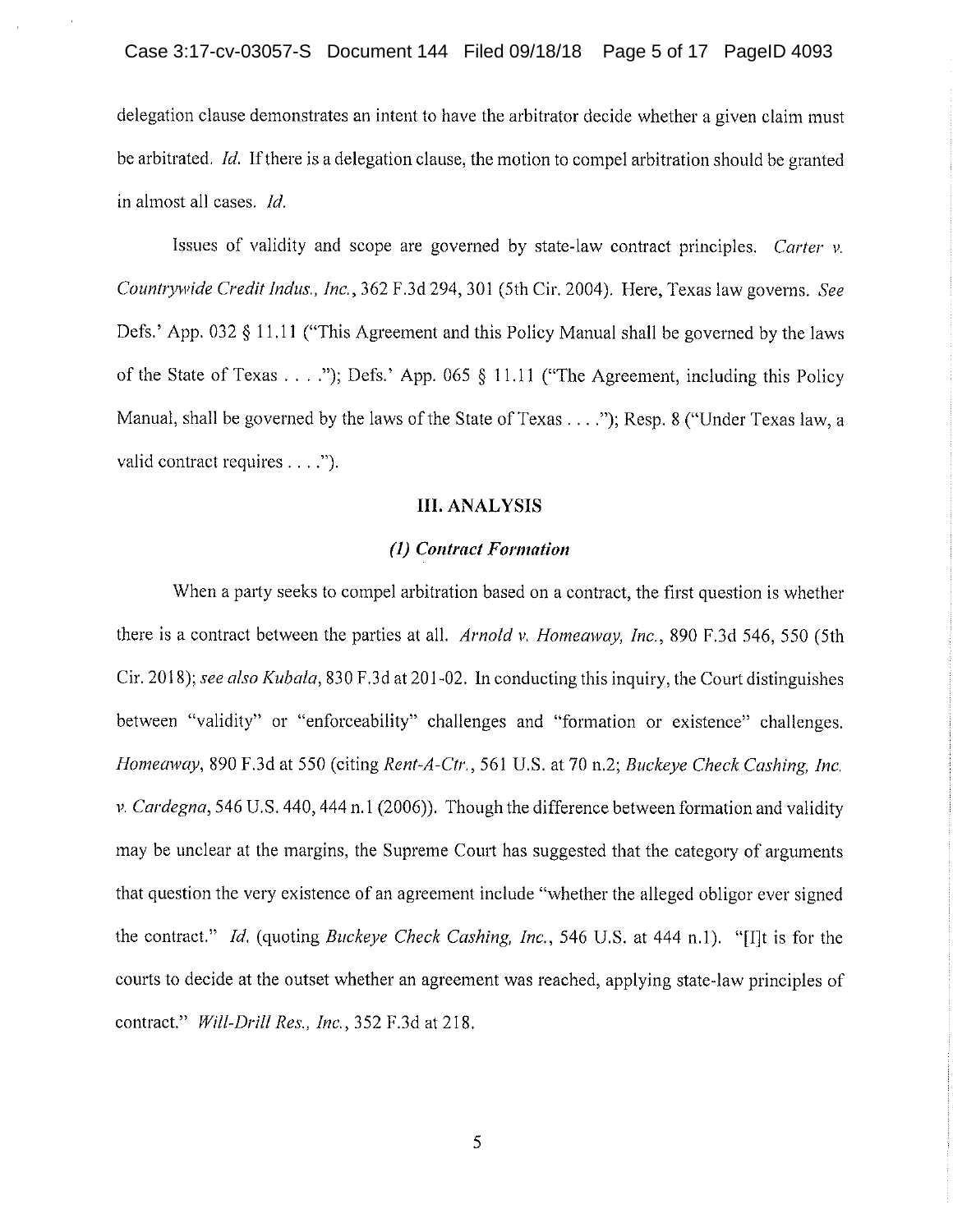### Case 3:17-cv-03057-S Document 144 Filed 09/18/18 Page 6 of 17 PageID 4094

Under Texas law, a binding contract requires: (1) an offer; (2) an acceptance in strict compliance with the terms of the offer; (3) a meeting of the minds; (4) each party's consent to the terms; and (5) execution and delivery of the contract with intent that it be mutual and binding. Huckaba v. Ref-Chem, L.P., 892 F.3d 686, 689 (5th Cir. 2018); see also USAA Tex. Lloyds Co. v. Menchaca, 545 S.W.3d 479, 501 n.21 (Tex. 2018). The parties dispute whether or not Plaintiff assented to the Arbitration Policy.

The Arbitration Policy at issue involves a clickwrap agreement. "A 'clickwrap agreement' allows a consumer to assent to the terms of a contract by selecting an 'accept' button on the website," and "[i]f the consumer does not accept the terms of the agreement, the website will not complete the transaction." Am. Eyewear, Inc. v. Peeper's Sunglasses & Accessories, Inc., 106 F. Supp. 2d 895, 905 n.15 (N.D. Tex. 2000). It is well established under Texas law that assent through an affirmative "click" is sufficient to bind the parties. See, e.g., In re Online Travel Co., 953 F. Supp. 2d 713, 718-20 (N.D. Tex. 2013) (finding "valid clickwrap agreement" where party was required to assent to terms before progressing in online transaction); Hotels.com, L.P. v. Canales, 195 S.W.3d 147, 156 (Tex. App.—San Antonio 2006, no pet.) ("By clicking 'I agree to the Terms and Conditions,' the consumer presumably selected to follow through with the contract, consciously aware of the additional terms and conditions and their availability."); Barnett v. Network Sols., Inc., 38 S.W.3d 200, 204 (Tex. App.—Eastland 2001, rev. denied) (upholding forum-selection clause presented as part of online registration agreement because "it was [plaintiff's] responsibility to read the electronically-presented contract, and he cannot complain if he did not do so").

In order to proceed with the online application and enrollment process to become a Brand Partner, Plaintiffs had to click a box to affirm their agreement with the Policies and Terms. Mot.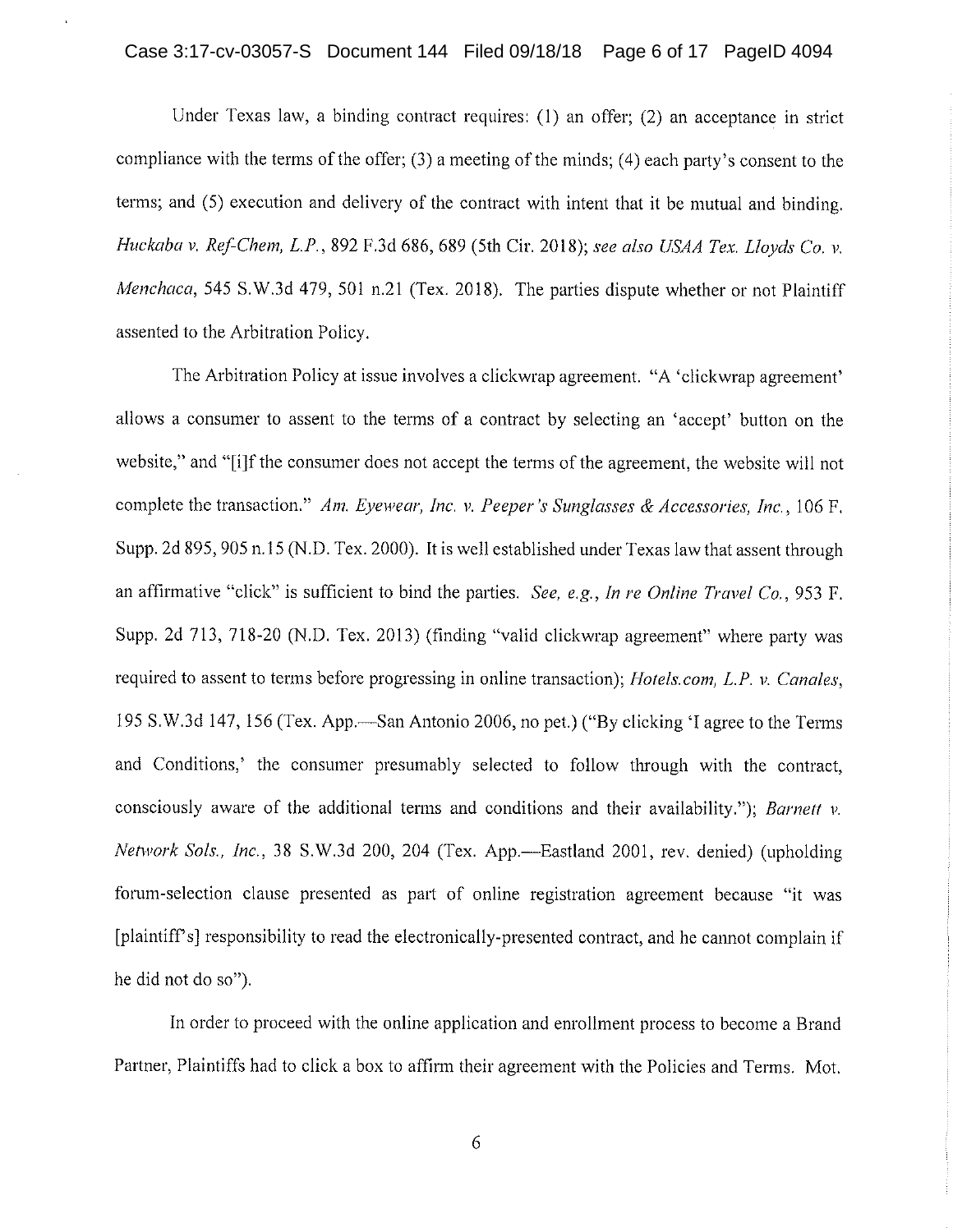## Case 3:17-cv-03057-S Document 144 Filed 09/18/18 Page 7 of 17 PageID 4095

13. Specifically, Plaintiffs were required click a box at the "Checkout" page affirming: "I agree to Nerium International Terms of Service." See Defs.' Supp. App. 458 (emphasis in original). According to Defendants, the bolded "Terms of Service" contains a hyperlink. *Id.* at 450 ¶ 7. Clicking the "Terms of Service" hyperlink directs a prospective Brand Partner to a webpage with a list of, and links to, the pertinent Brand Partner agreements, including the Electronic Signature Agreement. Id. at 450 ¶ 7, 460. Clicking the "Electronic Signature Agreement" hyperlink directs a prospective Brand Partner to the Policies and Terms. *Id.* at 450  $\sqrt{9}$  8. The Policies and Terms are also hyperlinked at the bottom of the webpage. See id. at 454, 459, 460. A prospective Brand Partner must, as a condition of enrollment, click the "I agree to Nerium International Terms of Service" box on the "Checkout" page. See Defs.' App. 004 ¶ 9; see also Recursion Software. Inc. v. Interactive Intelligence, Inc., 425 F. Supp. 2d 756, 783 (N.D. Tex. 2006) ("Without accepting the terms of the license, installation is impossible. Therefore, the Court finds that the record evidence is sufficient to support the conclusion that [Defendant] could not have incorporated Voyager 2.0.1 in the software without clicking 'Yes' to the terms of the license agreement.") (internal citations omitted). Nerium's online application system recorded both Jia's and Sormillon's enrollment as Brand Partners. Mot. 13; Defs.' App. 008, 042.

Plaintiffs, however, argue that the Arbitration Policy lacks assent. Resp. 8. According to Plaintiffs.

Although Nerium suggests to the contrary, Nerium does not require a prospective brand partner to agree to an arbitration policy to become a Brand Partner. The electronic "Terms of [S]ervice" only relates to signing up for an "edge" subscription" and does not in any manner, put a proposed Brand Partner on notice the [T] erms of [S] ervice relate to becoming a distributor.  $\ldots$  The reference to the [T]erms of [S]ervice was decoupled from the page a prospect selects to become a distributor, and there is no reference to the click wrap, as the terms of service were not included as a hyperlink by Nerium. Fundamentally, the Terms are nowhere referenced in the signup process.... The enrollment process does not even mention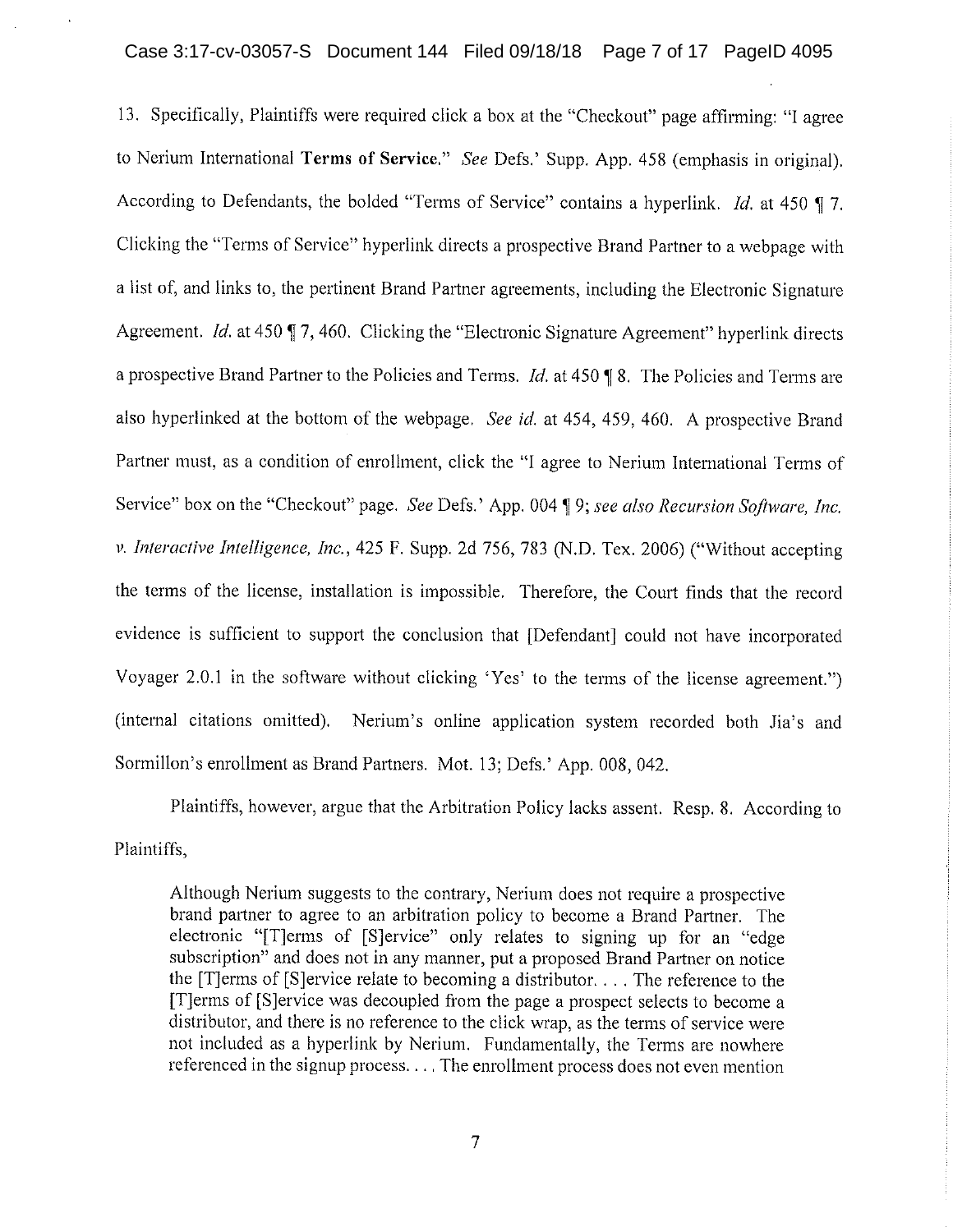the "Policies." Nerium has not submitted admissible evidence suggesting that the "Policies" were agreed to by the Plaintiffs at any time.

 $Id.$ 

The Court finds this argument wholly without merit. First, the screenshots of the "Become" a Brand Partner" online enrollment page clearly show that both the Policies and Terms—along with Nerium's return, spam, and privacy policies—are hyperlinked on the bottom of the webpage. See Defs.' Supp. App. 454, 459, 460. The screenshots provided by Plaintiffs in the Third Amended Complaint are incomplete and appear to be deliberately cropped in a misleading manner. Compare Third Am. Compl. ¶ 121-122, with Defs.' Supp. App. 452-58. It was Plaintiffs' "responsibility to read the electronically-presented contract[s], and [they] cannot complain if [they] did not do so." *Barnett*, 38 S.W.3d at 204.

Next, Plaintiffs' prior statements in their Third Amended Complaint contradict their argument that they "were not put on notice of the Term[s] or Policies." Resp. 8. Plaintiffs admit in their own Third Amended Complaint that they were presented with, and asked to accept, the Policies (which include the Arbitration Provision), contradicting their argument that they were not put on notice of the Policies:

Nerium made the then-current version of the Policies available to Plaintiff s and the Class Members through Nerium's website at all times, and by mail. Nerium contractually requested Plaintiffs and the Class Members to acknowledge that they had read and reviewed the current version of the Policies at the time they joined Nerium, and to abide by the terms of the current version of the Policies, and to read. understand, and adhere to the current version of the policies.

Third Am. Compl. 1 339. Jia also admits that she continued to renew her status as a Brand Partner. See id.  $\P$  100 ("Plaintiff Jia continued to renew Nerium . . . years thereafter . . ."); id.  $\P$  331 ("Plaintiff and the classes suffered damages in that they lost monies through the purchase of their Brand Partner Distributorships and each yearly renewal.").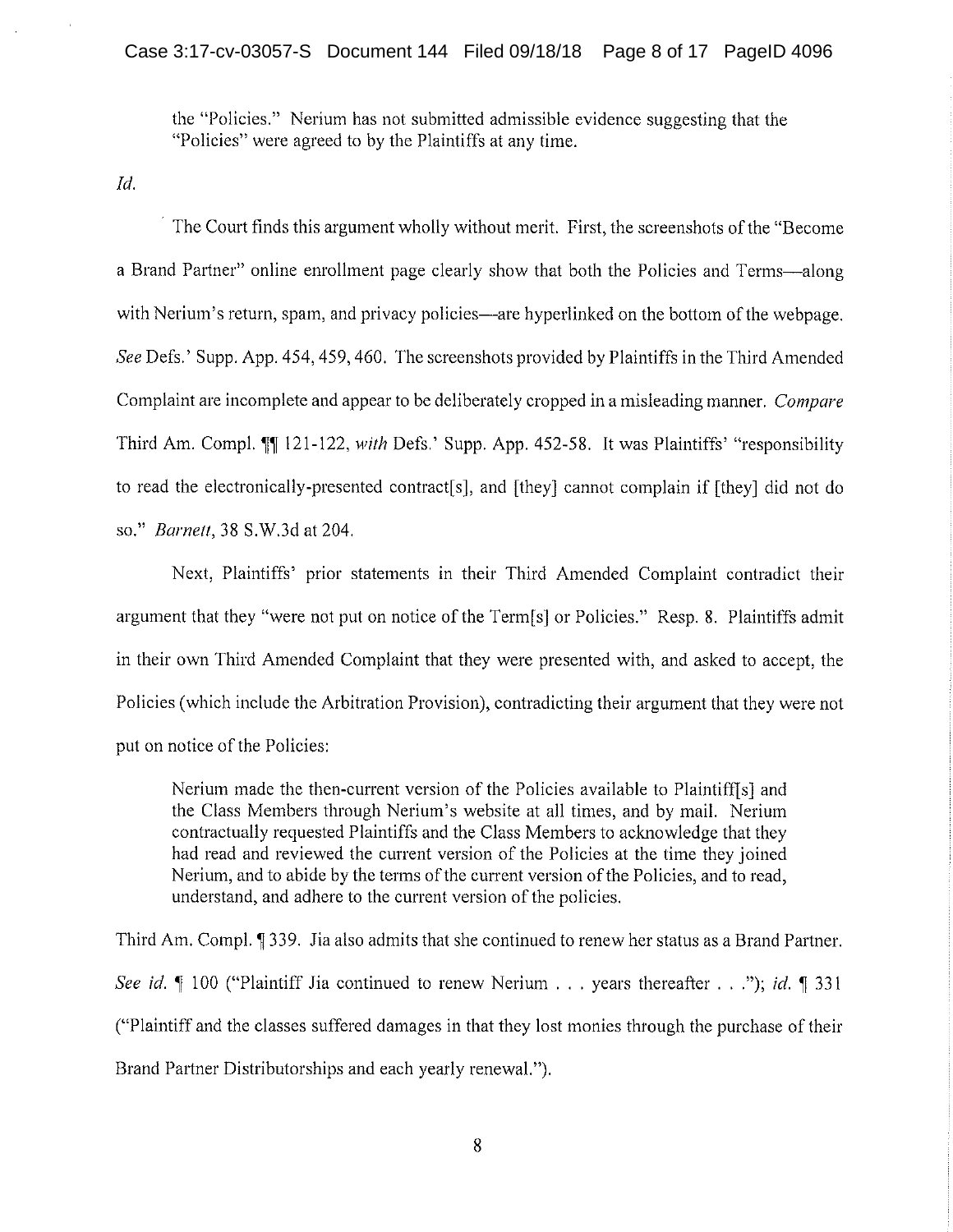## Case 3:17-cv-03057-S Document 144 Filed 09/18/18 Page 9 of 17 PageID 4097

Finally, Plaintiffs' claims arise from their status as Brand Partners of Nerium. Their claims presume the existence of a contract. See, e.g., Third Am. Compl. ¶ 100 ("Plaintiff Jia first became a[] Nerium Brand Partner . . . by making purchases and buying the starter pack. Plaintiff Jia continued to renew Nerium . . . years thereafter . . . ."); *id*.  $\P$  101 ("Plaintiff Sarah Sormillon became a Nerium Brand Partner in 2016 by making purchases and buying the starter pack."); id. 1 282 ("Defendants' deceptive act or practice . . . was committed in order to induce Plaintiffs to enter into a contract . . . ."); id.  $\P$  286 ("Defendants never intended to adhere to the terms of any contract ..."); id. ¶ 287 ("Plaintiffs seek recovery of economic damages, including ... benefit-of-the bargain damages . . . ."); id.  $\P$  326 ("The Defendants had a duty to disclose information to Plaintiffs and the class based on their contractual relationship  $\dots$ .

Plaintiffs cannot have it both ways. They accepted the "business opportunity" that was made available to them only after enrolling as Brand Partners. See id. ¶ 100 ("Plaintiff Jia paid between \$1200-\$1500 towards the opportunity"); id. ¶ 101 ("Plaintiff Sormillon paid approximately \$600 towards the business opportunity"); *id*.  $\parallel$  102 ("Plaintiffs Jia and Sormillon were unable to make any retail sales, and they lost money in the Nerium scheme despite putting in effort."). Plaintiffs now bring this suit against Defendants for alleged misrepresentations made with respect to that "business opportunity." See id. ¶ 104 ("Plaintiffs Jia and Sormillon were deceived by Nerium's misleading opportunity . . . ."). Plaintiffs cannot "sufel based upon one part of a transaction that [they] say grants [them] rights while simultaneously attempting to avoid other parts of the same transaction that [they] view[] as a burden—namely the arbitration agreement." Wash. Mut. Fin. Grp., LLC v. Bailey, 364 F.3d 260, 268 (5th Cir. 2004).

The Court finds that Defendants have provided sufficient evidence to establish that a contract, including an arbitration provision, exists between the parties. Plaintiffs have provided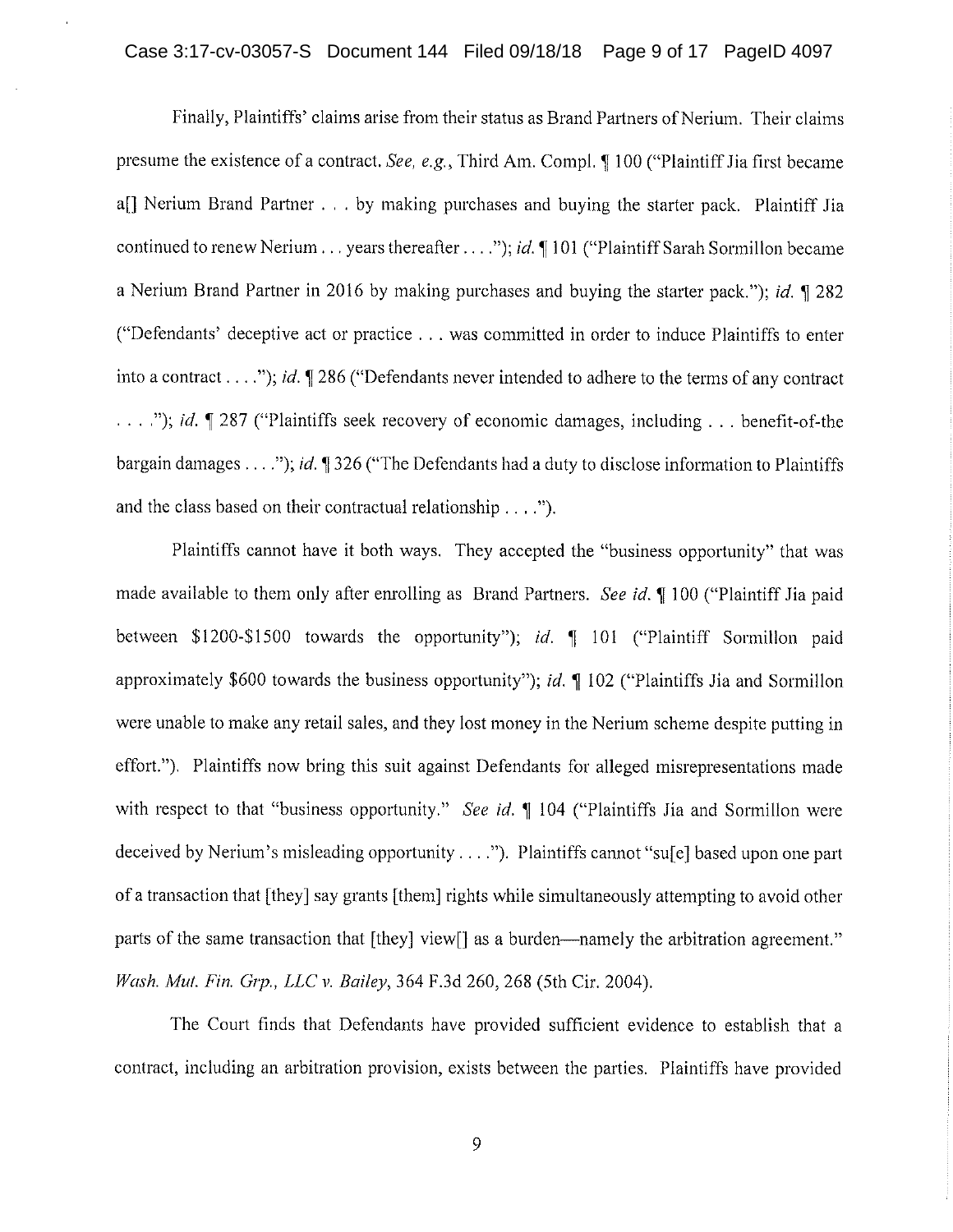no reliable evidence to the contrary—only highly suspect, misleading, and conclusory allegations. Assent through an affirmative "click" is sufficient to bind the parties under Texas law.

#### (2) Scope of the Arbitration Policy

The second step for the Court in considering a motion to compel arbitration is to determine whether the claim at issue falls within the scope of the arbitration agreement. *Kubala*, 830 F.3d at 201. But if the arbitration agreement contains a delegation clause giving the arbitrator the primary power to rule on the arbitrability of a specific claim, the analysis changes. Id. The presence of a delegation clause requires the Court to inquire: Who should have the primary power to decide whether the claim is arbitrable? *Id.* at 201-02. Delegation clauses are enforceable and transfer the Court's power to decide arbitrability questions to the arbitrator. Id. at 202. Therefore, a valid delegation clause requires the Court to refer a claim to arbitration to decide gateway arbitrability issues. Id. "Gateway" questions of "arbitrability" include whether the parties have agreed to arbitrate or whether their agreement covers a particular controversy. Rent-A-Ctr., 561 U.S. at 68-69. If a party seeking arbitration points to a purported delegation clause, the Court's analysis is narrowed. *Kubala*, 830 F.3d at 202. The Court performs the first step—an analysis of contract formation—as it always does. Id. Following Fifth Circuit case law, "[T]he only question, after finding that there is in fact a valid agreement, is whether the purported delegation clause is in fact a delegation clause—that is, if it evinces an intent to have the arbitrator decide whether a given claim must be arbitrated." Id.

Defendants contend that the Policies and Terms both contain a delegation clause. See Mot. 9 ("The Policies and Procedures and Terms of Agreement expressly provide that the parties will resolve any dispute between them by way of arbitration before the AAA, under the AAA's Commercial Arbitration Rules. By incorporating the AAA's rules, the parties clearly and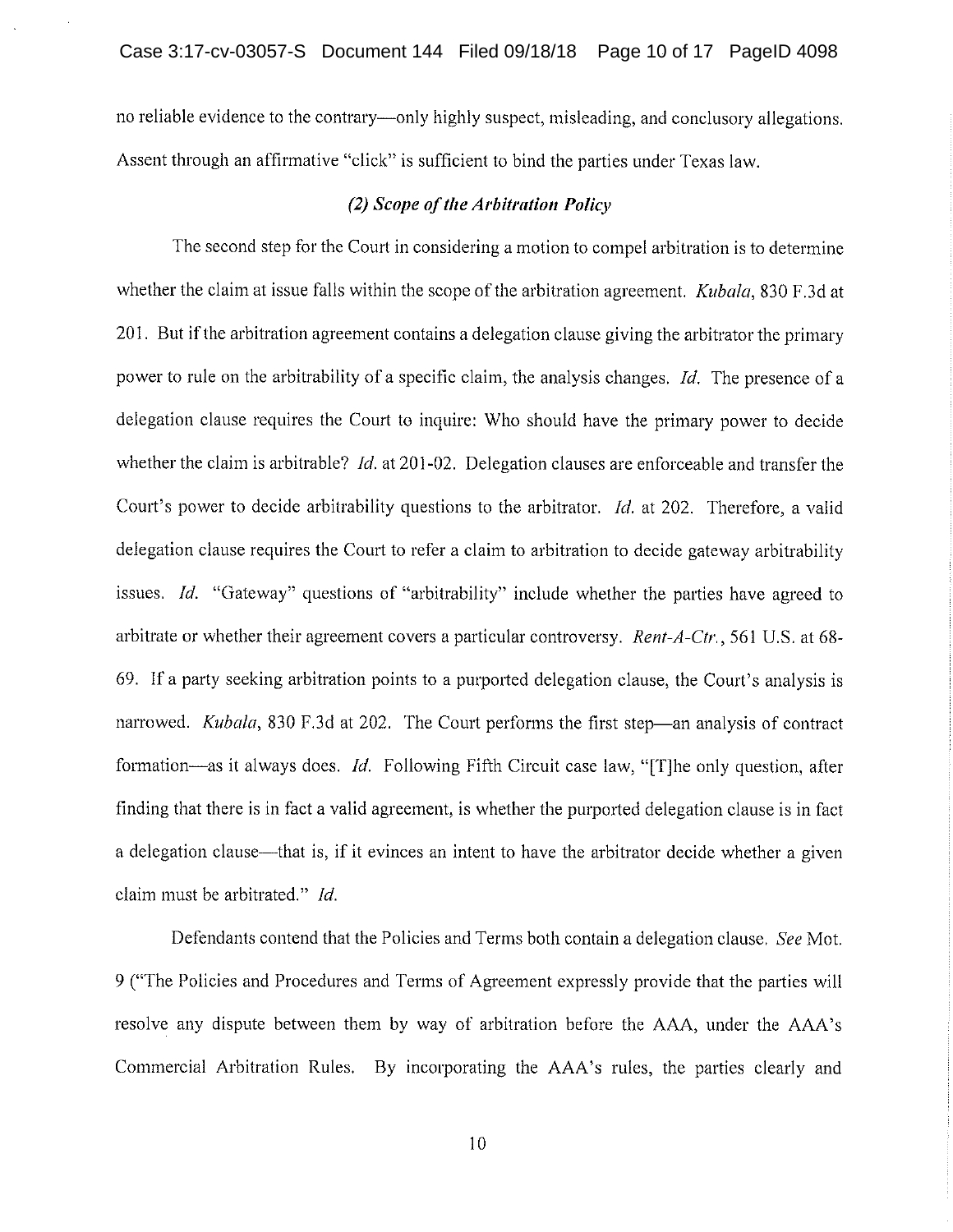unmistakably delegated questions of arbitrability to the arbitrator  $\dots$ .  $\therefore$  Under the FAA, parties are free to delegate questions to an arbitrator, including questions regarding the validity and scope of the arbitration provision itself. Homeaway, 890 F.3d at 551 (citing Rent-A-Ctr., 561 U.S. at 68-70). However, the Court may not assume that parties have agreed to arbitrate threshold issues absent clear and unmistakable evidence of their intent to do so. Id. (citing First Options of Chi. Inc. v. Kaplan, 514 U.S. 938, 944-45 (1995)).

The Fifth Circuit has held that, generally, stipulating that the Commercial Arbitration Rules of the American Arbitration Association ("AAA Rules") will govern the arbitration of disputes constitutes such "clear and unmistakable" evidence. Id. (citing Petrofac, Inc. v. Dyn-McDermott Petroleum Operations Co., 687 F.3d 671, 674-75 (5th Cir. 2012)). The AAA Rules state, "The arbitrator shall have the power to rule on his or her own jurisdiction, including any objections with respect to the existence, scope, or validity of the arbitration agreement or to the arbitrability of any claim or counterclaim." AM. ARBITRATION ASS'N, COMMERCIAL ARBITRATION RULES & MEDIATION PROC. R-7(a) (2013), https://www.adr.org/rules.

Here, the Arbitration Provision in the Policies explicitly stipulates that the AAA Rules will govern the arbitration of disputes:

Except as expressly set forth herein, all disputes, claims or causes of action relating to or arising from any Independent Brand Partner Application, Nerium International Terms of Agreement, Company's Policies and Procedures, and any other Company policies, products and services, the rights and obligations of Company and Brand Partner or any other disputes, claims, or causes of action between Brand Partner and any of its officers, directors, employees, affiliates and Company or any of its officers, directors, employees or affiliates whether in tort or contract, shall be settled totally and finally by arbitration in Dallas, Texas, in accordance with the Commercial Arbitration Rules of the American Arbitration Association, including the option rules for emergency measures of protection which Company may use, in addition to or instead of the procedures set forth in section (c) below.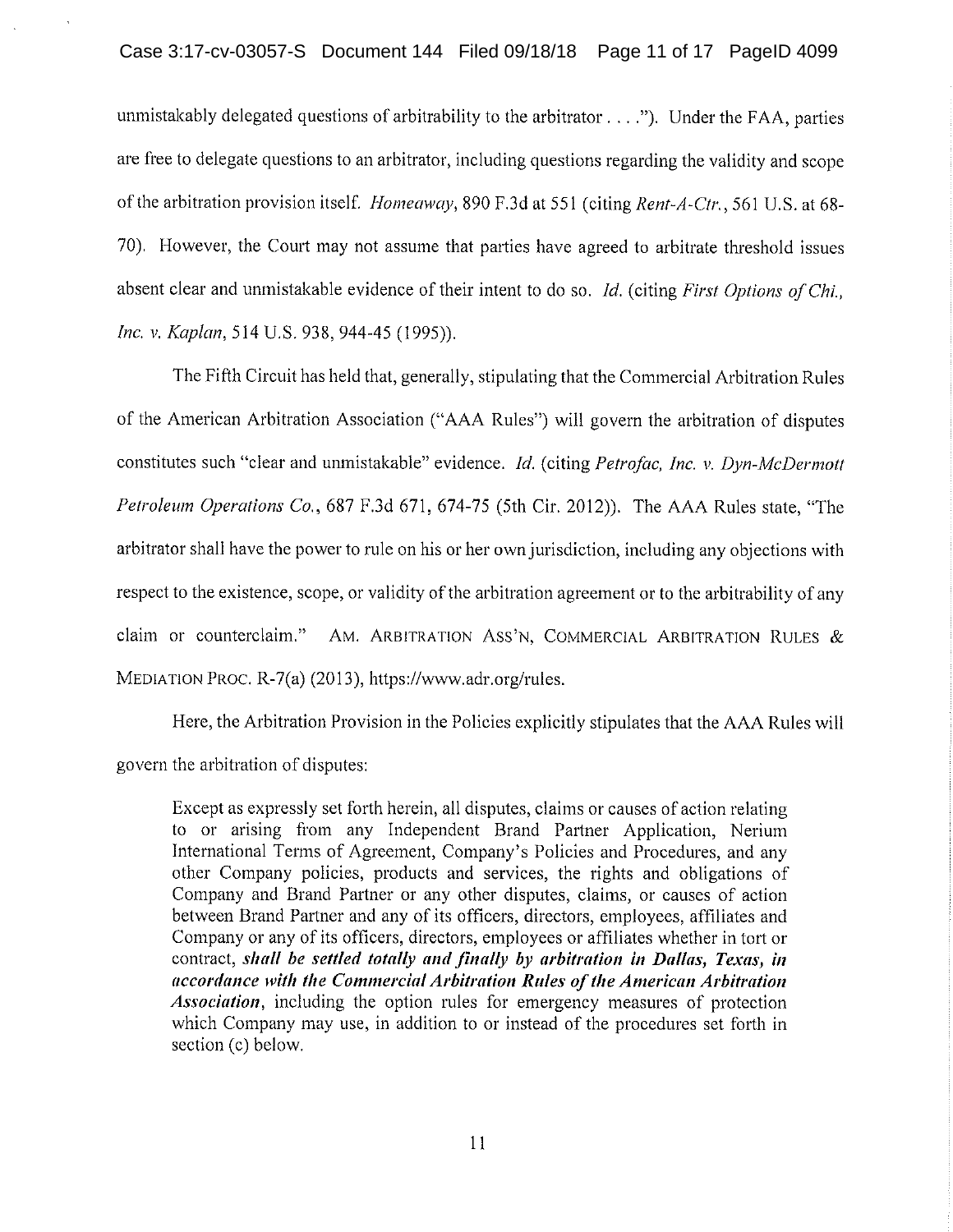Defs.' App. 032 § 11.09(a), 065 § 11.09(a) (emphasis added). The Dispute Resolution Provision in the Terms also stipulates that the arbitration shall be conducted under the AAA Rules:

DISPUTE RESOLUTION: Any and all disputes regarding, or related to, this agreement, and all other documents incorporated herein, shall be governed and construed in accordance with the laws in the State of Texas, and shall be resolved by binding arbitration administered by the American Arbitration Association ("AAA") and conducted under its rules, and the arbitration proceeding shall be held in Dallas County, Texas, as is more particularly set forth in Section 11.09 of the NERIUM INTERNATIONAL Policies and Procedures Manual.

*Id.* at 040 § 12, 073 § 12 (emphasis added). Accordingly, the Court finds that there is clear and unmistakable evidence of the parties' intent to delegate questions of arbitrability and scope to the arbitrator.

Plaintiffs, however, argue that the "wholly groundless" exception applies in this case. Regardless of whether an agreement clearly and unmistakably delegates the question of arbitrability, the Fifth Circuit provides a "narrow escape valve" when the assertion of arbitrability is "wholly groundless." Archer & White Sales, Inc. v. Henry Schein, Inc., 878 F.3d 488, 495 (5th Cir. 2017). An assertion of arbitrability is "wholly groundless" when there is no plausible argument for the arbitrability of the dispute. *Id.* at 492. The Fifth Circuit has cautioned that the "wholly groundless" exception is a narrow one and "is not a license for the court to prejudice arbitrability disputes more properly left to the arbitrator pursuant to a valid delegation clause." Id. at 495 (quoting *Kubala*, 830 F.3d at 202 n.1).

An assertion of arbitrability is not "wholly groundless" if there is a legitimate argument that the arbitration clause covers the present dispute, and, on the other hand, that it does not. If a court can find a plausible argument that the arbitration agreement requires the merits of the claim to be arbitrated, the wholly groundless exception will not apply.

*Id.* (internal citations and quotations omitted).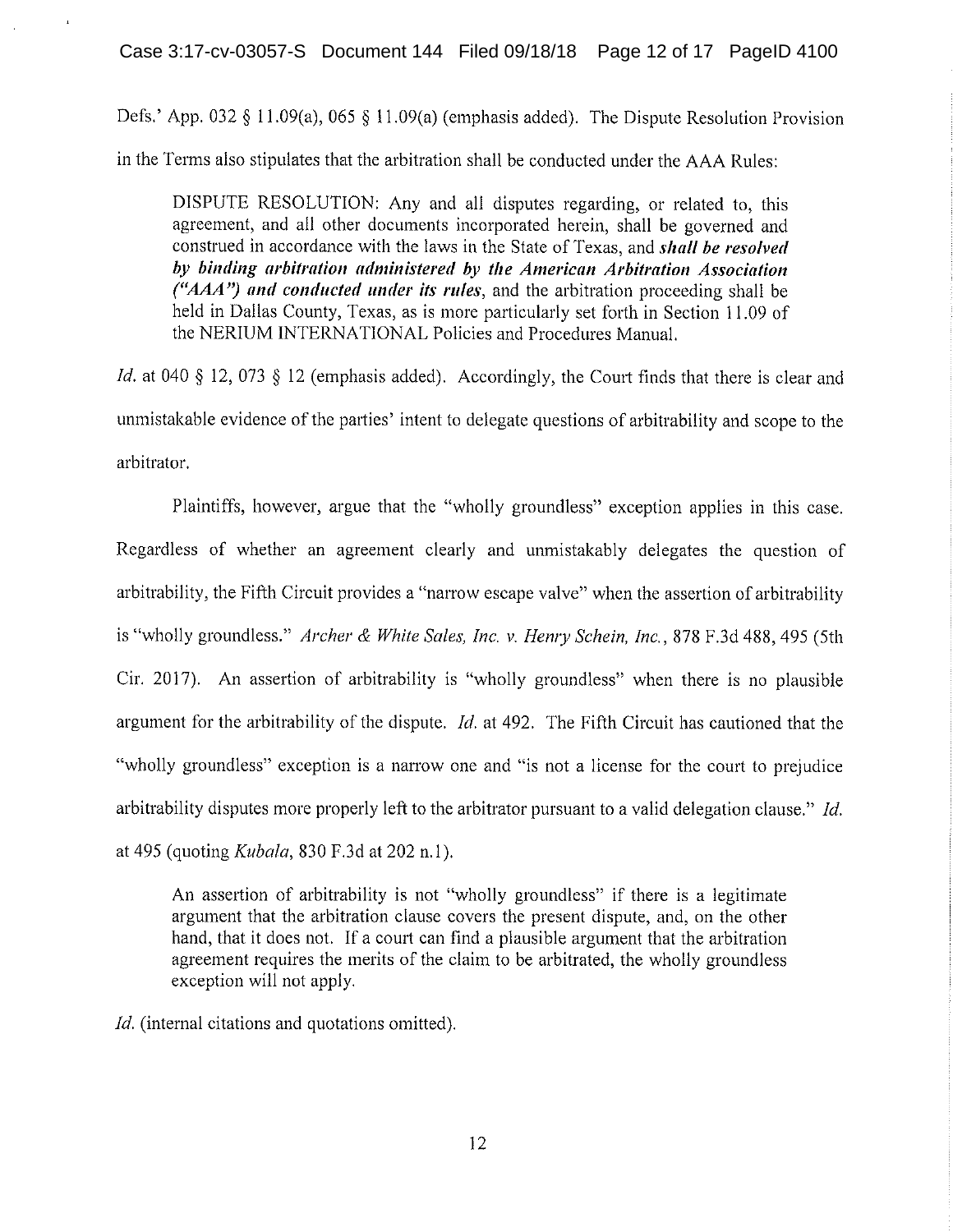The Fifth Circuit initially adopted the "wholly groundless" exception in *Douglas v. Regions* Bank, 757 F.3d 460, 464 (5th Cir. 2014), and most recently applied it in Archer.<sup>2</sup> Id. at 492. In Archer, the Fifth Circuit held that the "wholly groundless" exception applied, and that it was for the court, and not the arbitrator, to decide the question of arbitrability. *Id.* at 497. The arbitration clause at issue in *Archer* read:

Disputes. This Agreement shall be governed by the laws of the State of North Carolina. Any dispute arising under or related to this Agreement *(except for* actions seeking injunctive relief and disputes related to trademarks, trade secrets, or other intellectual property of Pelton & Crane), shall be resolved by binding arbitration in accordance with the arbitration rules of the American Arbitration Association. The place of arbitration shall be in Charlotte, North Carolina.

*Id.* at 491 (emphasis added). The Fifth Circuit noted that the arbitration clause created a carve-out for actions seeking injunctive relief, one type of relief requested by the plaintiff in the suit, Id. at 491, 497. While noting that *Douglas* is a recent case and the contours of the "wholly groundless" exception were not yet fully developed, the Fifth Circuit stated, "[I]f the doctrine is to have any teeth, it must apply where, as here, an arbitration clause expressly excludes certain kinds of disputes." *Id.* at 497. The Fifth Circuit ultimately held, "We see no plausible argument that the arbitration clause applies here to an 'action seeking injunctive relief." Id.

Plaintiffs argue, "Like in *Archer*, Plaintiffs here have asserted that their claims cannot be pursued in arbitration because the arbitration/delegation provision at issue in this case, Policies [§] 11.09(c) and  $\lceil \xi \rceil$  11.09(d), prohibits Plaintiffs from seeking injunctive relief and carves out injunctive relief from arbitration." Pls.' Surreply 2. According to Plaintiffs, "[T] he delegation provision is inapplicable under *Archer* because injunctive relief is impermissibly carved out of the delegation/arbitration provision." Id.

<sup>&</sup>lt;sup>2</sup> The United States Supreme Court recently granted certiorari in Archer on June 25, 2018. See Henry Schein, Inc. v. Archer & White Sales, Inc., 138 S. Ct. 2678 (2018).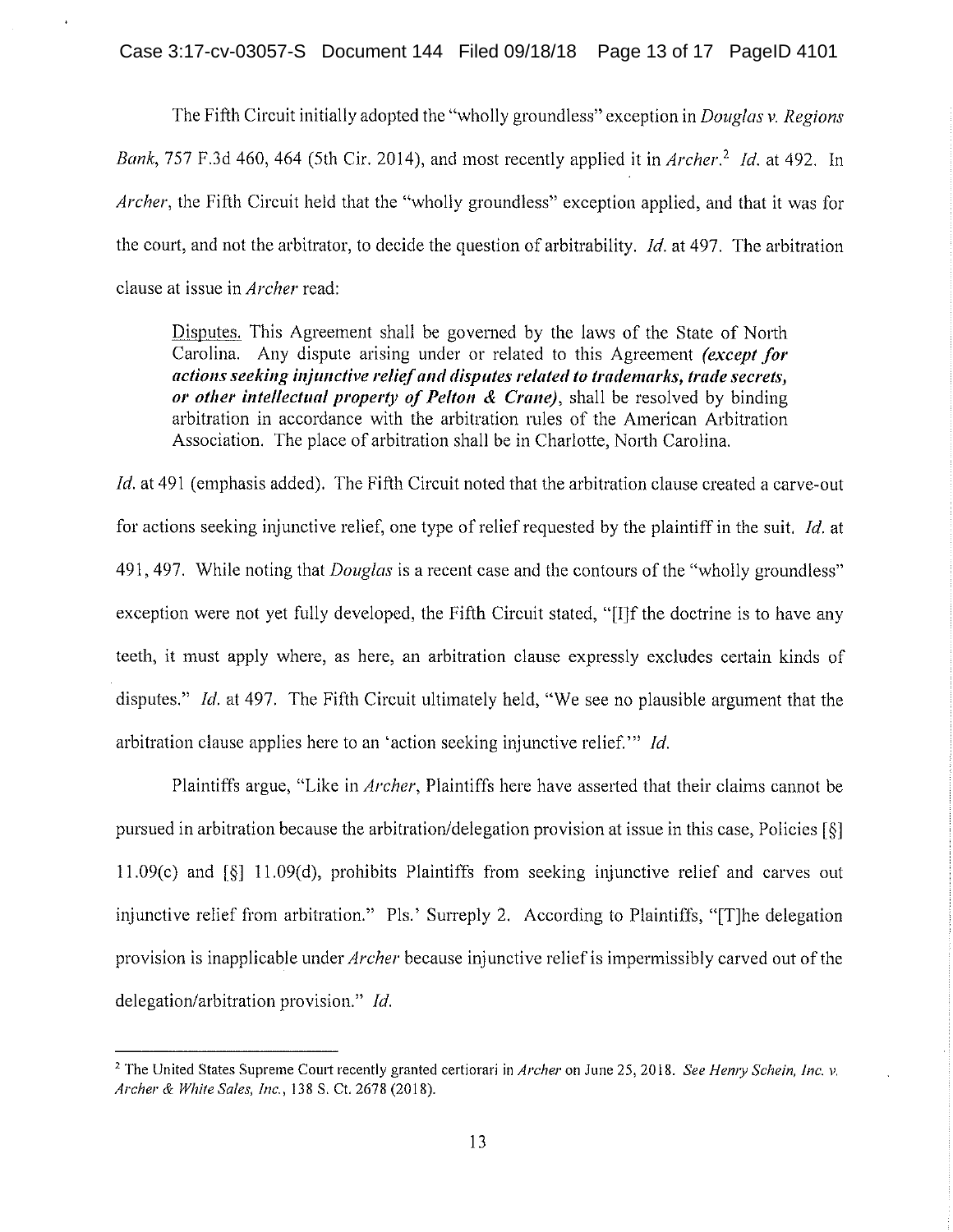The Court finds that the case at hand is distinguishable from *Archer*, and the wholly groundless exception should not apply. Unlike *Archer*, the plain language of the Arbitration Policy in the Policies and Terms does not create a "carve-out clause removing the disputes from the ambit of both arbitration and the AAA Rules." Archer, 878 F.3d at 493. The Arbitration Provision in the Policies states:

Except as expressly set forth herein, all disputes, claims or causes of action relating to or arising from any Independent Brand Partner Application, Nerium International Terms of Agreement, Company's Policies and Procedures, and any other Company policies, products and services, the rights and obligations of Company and Brand Partner or any other disputes, claims, or causes of action between Brand Partner and any of its officers, directors, employees, affiliates and Company or any of its officers, directors, employees or affiliates whether in tort or contract, shall be settled totally and finally by arbitration in Dallas, Texas, in accordance with the Commercial Arbitration Rules of the American Arbitration *Association*, including the option rules for emergency measures of protection which Company may use, in addition to or instead of the procedures set forth in section (c) below.

Defs.' App. 032 § 11.09(a), 065 § 11.09(a) (emphasis added).<sup>3</sup> The Arbitration Provision does go

on to address injunctive relief in a later paragraph. Section 11.09(c) reads, in pertinent part:

Nothing in this rule shall prevent the Company from applying to and obtaining from any court having jurisdiction a writ of attachment, a temporary injunction, preliminary injunction and/or other injunctive or emergency relief available to safeguard and protect the Company's interests prior to the filing of or during or following any arbitration or other proceeding or pending the handing down of a decision or award in connection with any arbitration or other proceeding.

*Id.* 032 § 11.09(c), 065 § 11.09(c).

<sup>&</sup>lt;sup>3</sup> Although not challenged by Plaintiffs in their briefing, the Dispute Resolution Provision similarly states:

DISPUTE RESOLUTION: Any and all disputes regarding, or related to, this agreement, and all other documents incorporated herein, shall be governed and construed in accordance with the laws in the State of Texas, and shall be resolved by binding arbitration administered by the American Arbitration Association ("AAA") and conducted under its rules, and the arbitration proceeding shall be held in Dallas County, Texas, as is more particularly set forth in Section 11.09 of the NERIUM INTERNATIONAL Policies and Procedures Manual.

Defs.' App. 040 § 12, 073 § 12 (emphasis added).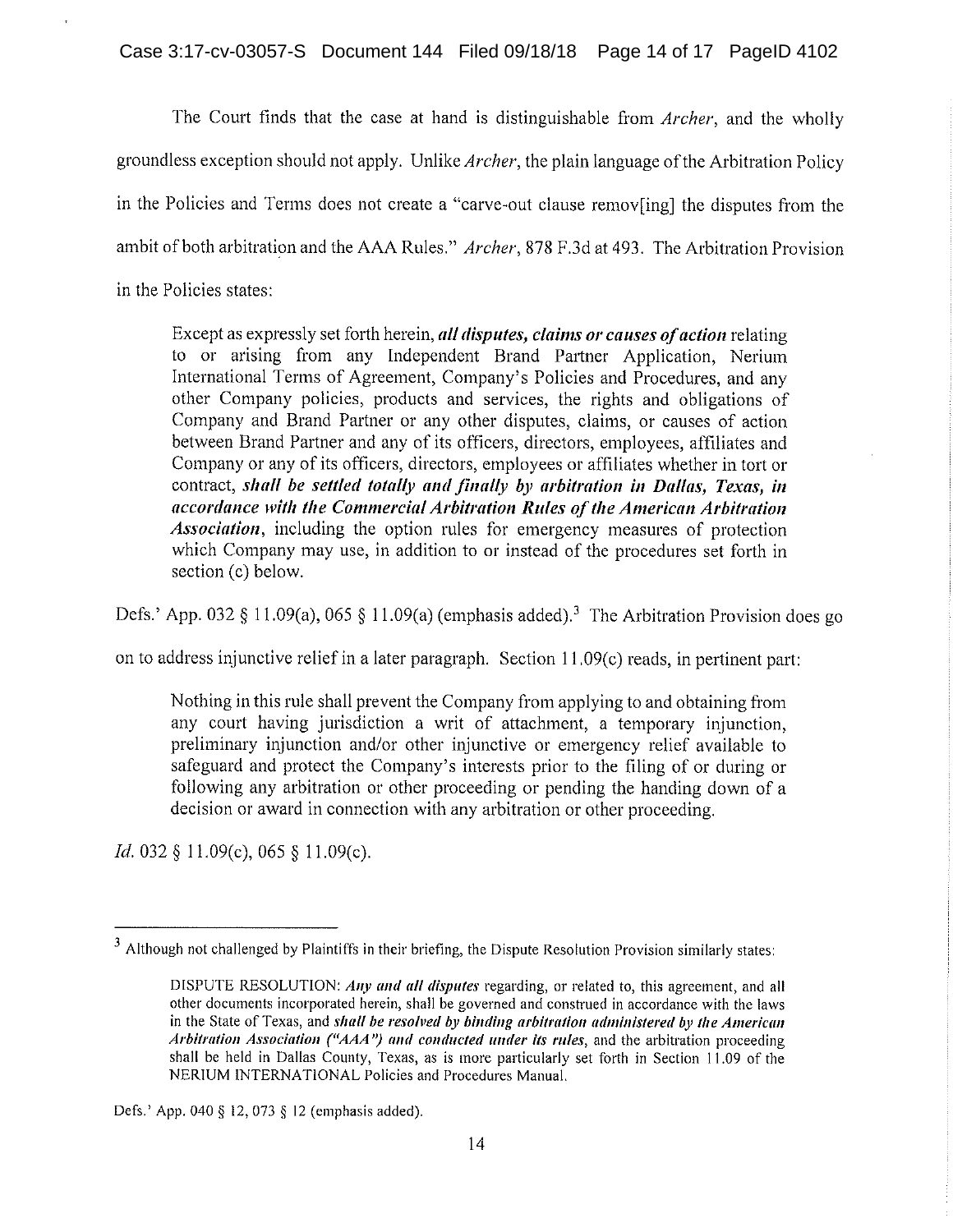Unlike Archer, the delegation clause and any language addressing injunctive relief are not in the same sentence, or even in the same paragraph. This is not a case where "the interaction" between the AAA Rules and the carve-out is at best ambiguous." *Archer*, 878 F.3d at 494-95. The plain language of the Arbitration Provision dictates that "all disputes, claims or causes of action" must be settled by arbitration and in accordance with the AAA Rules.

Moreover, Plaintiffs are not prohibited from seeking injunctive relief in arbitration. The Arbitration Provision allows Nerium to seek injunctive relief to protect its interests "prior to the filing of or during or following any arbitration or other proceeding or pending the handing down of a decision or award." Defs.' App. 032 § 11.09(c), 065 § 11.09(c). However, nothing in the Agreements precludes any party from seeking injunctive relief in the arbitration proceeding. Furthermore, the AAA Rules, which the parties expressly invoke in the Arbitration Policy, provide that an arbitrator may award injunctive relief. See AM. ARBITRATION ASS'N, COMMERCIAL ARBITRATION RULES & MEDIATION PROC. R-37(a) (2013), https://www.adr.org/rules ("The arbitrator may take whatever interim measures he or she deems necessary, including injunctive relief  $\ldots$ ").

The wholly groundless exception is a narrow one. Given the plain language of the Arbitration Provision and the Court's finding that Plaintiffs are not precluded from seeking injunctive relief in arbitration, the Court finds that there is a "plausible argument that the arbitration agreement requires the merits of the claim to be arbitrated." Archer, 878 F.3d at 492. Both the Arbitration Provision and Dispute Resolution Provision incorporate the AAA Rules, evincing clear and unmistakable evidence of the parties' intent to delegate threshold questions to an arbitrator, including questions regarding the validity and scope of the arbitration provision itself. Therefore,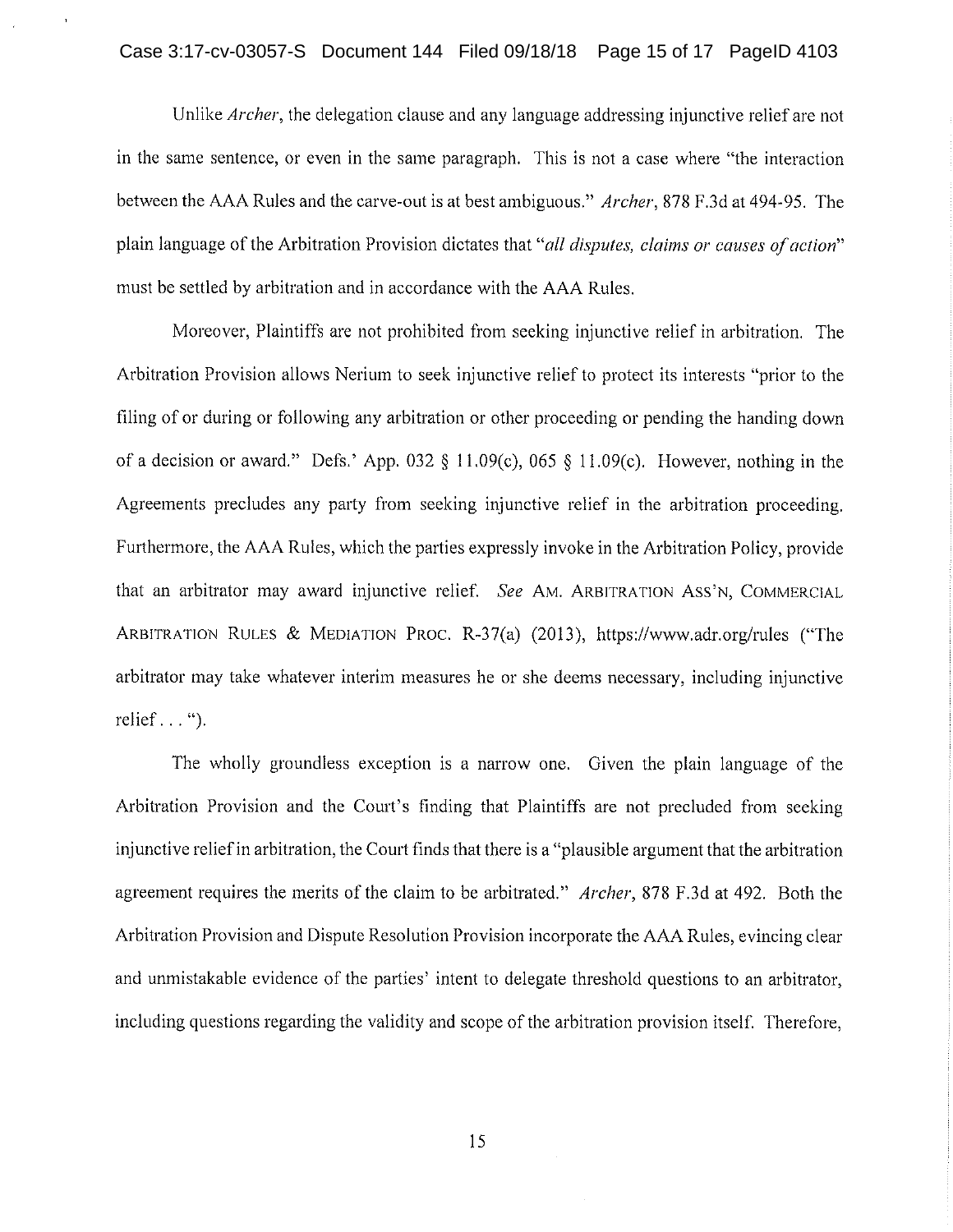it is for the arbitrator, and not the Court, to decide threshold questions, including the scope of the arbitration.

# (3) Enforceability

Plaintiffs make numerous other challenges to the enforceability of the arbitration agreement, including that the Agreements are illusory, Nerium's right to compel arbitration expired, Plaintiffs' allegations fall outside the scope of the Arbitration Policy, and the Agreements are unconscionable, among others. See Resp. 8-21. However, Plaintiffs do not specifically challenge the enforceability of the delegation clause. See, e.g., id. at 2 ("The purported contractual documents at issue here bear the same fundamental flaw and unilateral right to amend, and are thus, illusory and unenforceable."); see also id. at 3 ("[T]he arbitration policy is unconscionable because Nerium is permitted a non-mutual right to litigate, the costs of arbitration are excessive relative to the amount in controversy, injunctive relief is precluded, and there are limitation of damage provisions."). Beyond the argument that the "wholly groundless" exception should apply, Plaintiffs do not contest the validity of the delegation clause in particular.

In the absence of a challenge specifically to a delegation clause, validity and enforceability challenges must be sent to the arbitrator. *Homeaway*, 890 F.3d at 554 (citing Rent-A-Ctr., 561) U.S. at 71-72). Because the Court finds there is an agreement to arbitrate, a delegation clause, and no specific challenge to that delegation clause, Plaintiffs' additional arguments are for an arbitrator to resolve. See id.

## **IV. CONCLUSION**

For the reasons outlined above, Defendants' Motion to Compel Arbitration and Dismiss or Stay Action is granted. The Court finds that an agreement, including an arbitration provision, exists between the parties. The Arbitration Policy incorporates the AAA Rules, evincing clear and